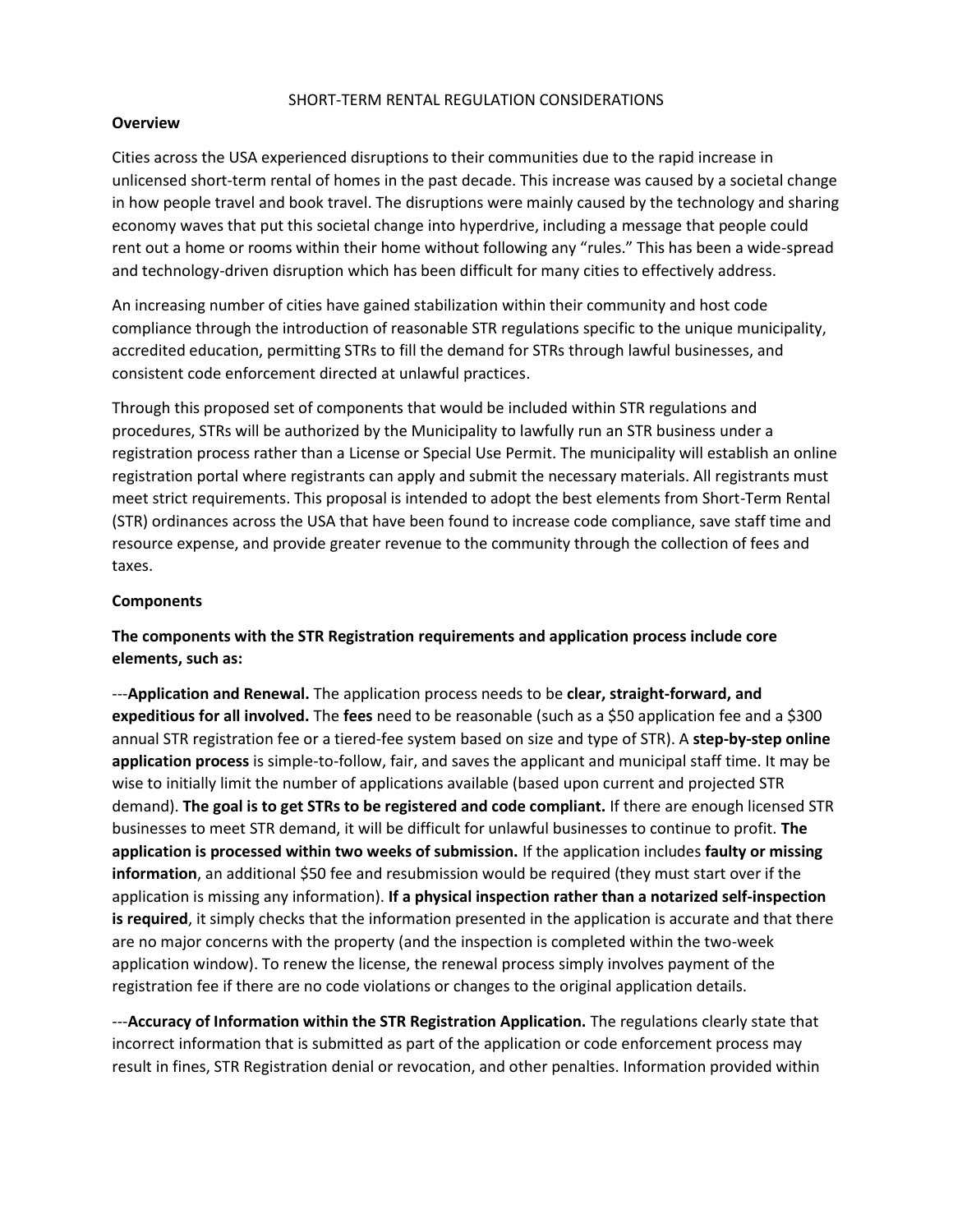the application must conform with records applicable to the property and the applicant (such as the County Assessor's records, tax records, etc.)

---**Zoning.** The municipality designates which zones are allowed for STRs and clearly defines STR registration zones on an interactive map. Reasonable zone allowance supports code compliance (and eliminates the opportunity for unlawful operators). If there are STRs already hosting within a zone that is prohibited from STR registration, it may be difficult to prohibit the unlawful short-term rental of a home. **The goal is code compliance.** If a property is located within an **HOA** community, the registrant must provide a letter from the HOA or a copy of the CC&Rs with highlighted sections that show allowance of STRs within the community. The City is not responsible for enforcement of HOA CC&Rs, but homeowners/homes within the HOA prohibiting STRs will be restricted from STR registration and operation of an STR. **An STR registration from the City does not supersede any private agreements.**

---**Multi-Unit Dwellings**. Unless mapped for individual ownership, multi-family dwelling units shall not be utilized as STRs. Within multi-unit dwellings or mixed-use development structures within allowable zones, the number of allowable short-term rental registrations is limited to 1 unit or 25 percent of the total number of units within the structure, whichever is greater. Registration applications are evaluated on a first-come basis (unless there are existing licensed STR-approved units with no code violations which would receive first priority).

---**Multiple dwelling units within a single residential parcel.** For properties with multiple units on a single residential parcel (and where the individual units on a parcel are allowed), registration will be evaluated on a case-by-case basis. If multiple units are allowed for STR registration, each unit will need a separate registration permit application and, if approved, a separate registration number, separate listing address, and separate payment of fees and tax remittance. There is a limit of four (4) potential individual units per residential parcel. Each unit, including Accessory Dwelling Units, must be permanent structures.

---**Allowable STRs.** Mobile homes, RVs, trailers, tents, vehicles, and other non-permanent structures may not operate as STRs.

---**Affordable Housing Concerns.** The registrant must verify that the STR property does not receive affordable housing incentives and is not located in any subsidized housing, public housing, or any other unit subject to income restrictions.

---**Timeshare units or commercial lodging properties.** Timeshare units, fractional/shared ownership agreements, condohotels, resort suites, hostels, apartment complexes, bartered or "shared" lodging, corporate housing, hotel rooms, or other forms of lodging should not be listed on STR hosting platforms, OTA's, or advertised for short-term stays outside of the company's primary form of business licensure unless the host company receives an STR registration permit or another form of license for each unit from the municipality. (Many municipalities are preventing unlicensed operators from getting around STR regulations by prohibiting timeshare, shared ownership, barter agreements, corporate stays, and even hotels from listing advertising on STR platforms for short-term rental stays rather than timeshare or hotel stays. This is also another of the 'no rules' platform's creativity. It is a trend/scheme that needs to be addressed).

---**Homeowner Responsibility and Applicant Qualification.** The **homeowner of legal record** (which would apply to an individual homeowner, or the authorized/designated principal owner within any form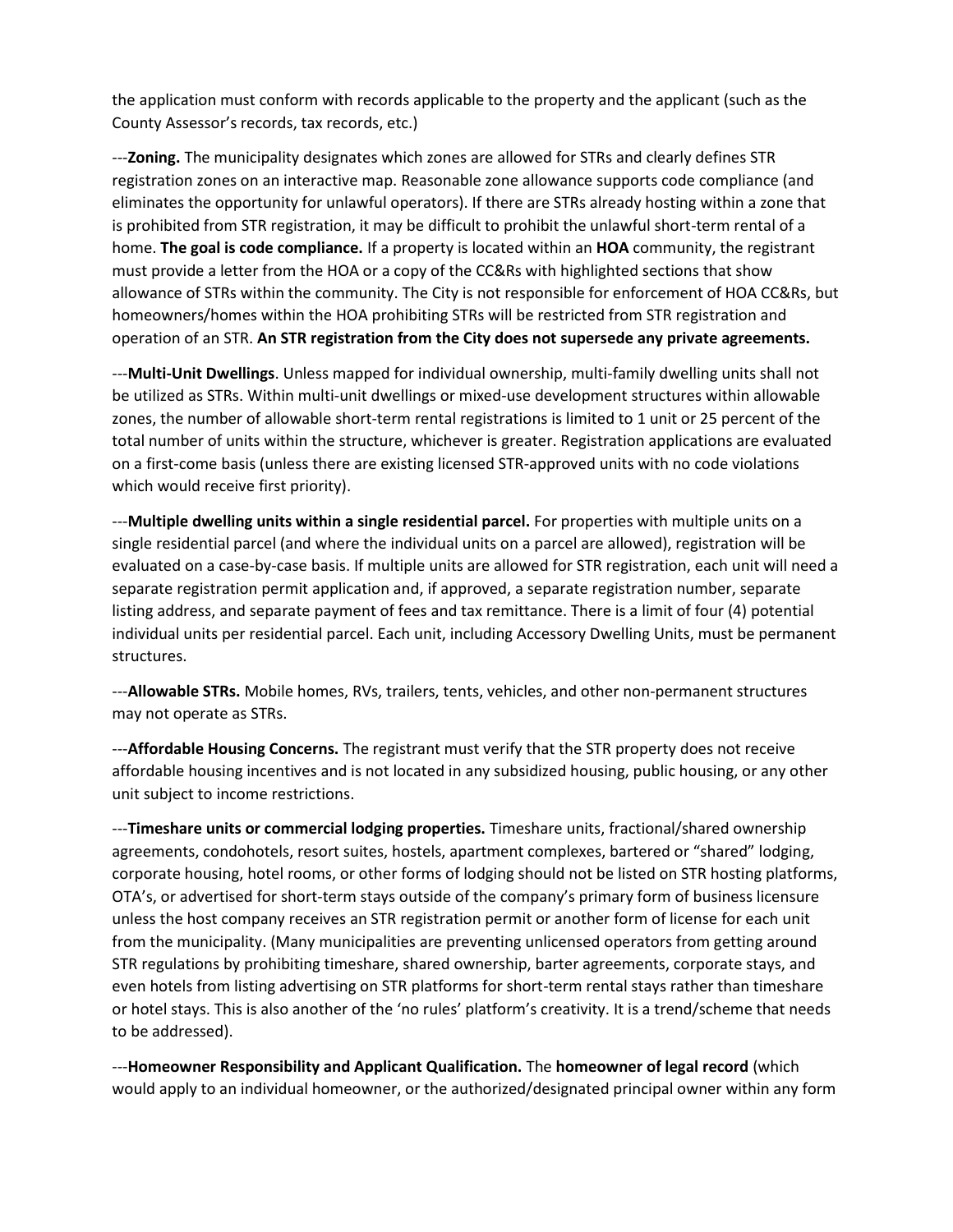of joint ownership or business entity) is the allowable applicant for an STR registration. If the owner does not reside within a reasonable distance of the STR, the owner applicant would need to designate **a local contact** in addition to the owner's contact information (otherwise, the owner applicant may be designated as the local contact). Within code enforcement, it should be clear that the owner of record is the responsible party for compliance with STR regulations for their business. **The designated local contact person is responsible for responding to complaints, noise alerts, and disturbances twenty-four (24) hours a day.** The applicant must be **at least 18 years of age**. The individual (or business entity the owner applicant represents) must have **legal authorization to do business within the State.** A change of ownership of a registered STR requires a new registration in the name of the new owner (the registration of the previous registration is void within thirty (30) days of the change in property ownership). **If an STR registration has been revoked by the municipality**, the property will not be allowed for registration approval for at least two (2) years. Furthermore, the registrant may not be granted an STR for another STR registration within the City for at least two (2) years.

---**Definition of STR.** Due to the differences between the short-term rental and long-term rental of a home (or rooms within an owner-occupied home), short-term rental (STR) **definitions are usually based upon the current definitions within tax code or transient occupancy code for a particular location.** With Airbnb announcing plans to list "longer-term stays" on their platform, it is important for municipalities to better protect neighborhoods from disruption and predatory guests from over-staying their reservations, using LTR protections. The standard definition has "a permanent residential dwelling unit or any portion of such dwelling unit rented for occupancy for less than thirty-one (31) consecutive days regardless of whether a permanent resident is also present during the period of occupancy." (Since a reservation for a short-term stay may not start on the first day of a month and the laws regarding host/guest reserved stays are significantly different from landlord/tenant laws, concerns about calendars and "month-to-month rentals" do not apply in the same manner to short-term stays as they do within other real estate or property management transactions/contracts).

**Now, we strongly recommend that the definition of short-term rental be increased to ninety (90) days.** Transient room tax regulations may need to be updated to match the longer stay definition. Some municipalities impose a minimum-day stay requirement for STR reservations (Two-three days for a minimum stay is acceptable in most municipalities. There are some, however, that may not want to set a minimum stay requirement).

---**Terminology.** Some municipalities refer to short-term stays for guests within a homelike setting as 'short-term rental.' Other terms may be 'vacation home rental' or 'vacation rental,' short-term vacation rental, transient lodging rental, flexible furnished housing, homestay rentals, and homeshare (a different category of STR). Now a platform has added "longer-term stay." And some terms differentiate the type of short-term rental the host wishes to offer, such as homeshare rental, ADU, multi-unit rental, or whole home rental. Most are abbreviated to acronyms (such as STR, STVR, VR). The types of rentals allowed (or not allowed) should be defined and consistently used.

**---Occupancy**. Occupancy is usually determined by square footage (total square footage for the private or shared use of guests), by the number of bedrooms, by the bed capacity, and fire safety/egress concerns. A standard formula for **nighttime occupancy limits for single-unit properties under 6000 square feet** allows for four (4) persons for the first bedroom plus two (2) persons allowed for each additional bedroom. This usually refers to adults and minors; however, some municipal code will exclude minors under twelve (12) years of age or seventeen (17) years of age from the occupancy totals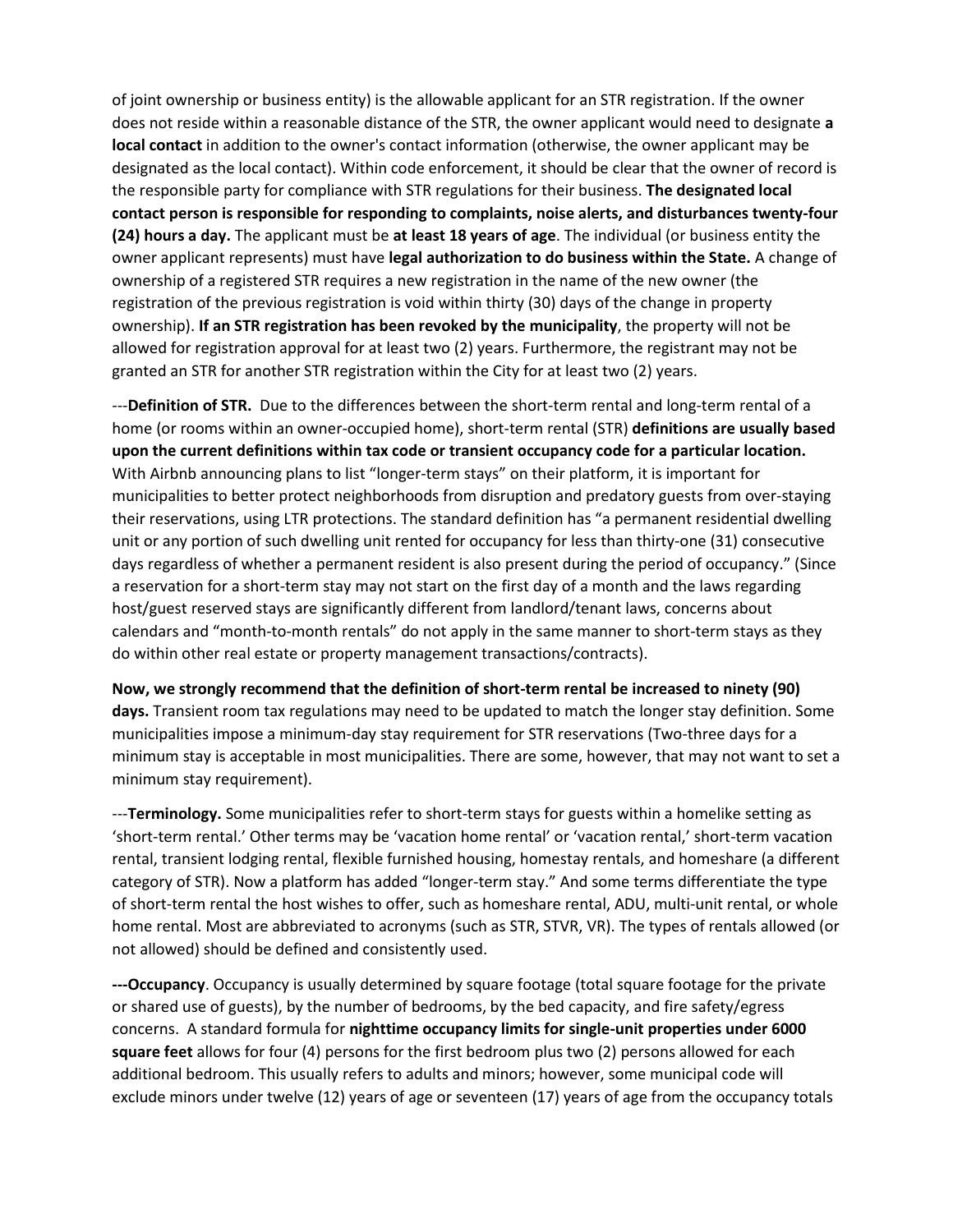as long as the total number of individuals does not exceed building or fire code limitations. **Nighttime occupancy limits for properties 6000 square feet and more** may allow for four (4) persons for the first bedroom plus three (3) persons for each additional bedroom. Again, this may include or exclude minors, within the building or fire code limits. **Nighttime occupancy limits for Casitas / Guest Houses** located within the same parcel as the main property would be two (2) persons for a studio unit or four (4) persons for the first bedroom, plus two (2) persons for each additional bedroom (again including or excluding minors within the building or fire code limitations). Maximum daytime occupancy (between 9 am and 8 pm) will be fifty percent higher than the allowable nighttime occupancy levels described above. **The number of bedrooms in a property allowed within the STR must be the same as listed within County Assessor records.** Other than crib units for children under the age of five years, **the use of temporary beds, cots, or inflatable beds is prohibited.**

---**Reservation limits.** Only one short-term rental reservation or booking stay is allowed per registered unit or property at any given time.

---**Allowable Use within the STR.** A registered STR may only be used for overnight accommodations and shall not be used for a cultural event, special or sales event, party, wedding, wedding reception, bachelor or bachelorette party or other similar events.

---**Registration Permit Number.** The registration permit number shall be listed within the property description on any form of advertisement for the STR, and posted inside the property in a conspicuous location.

---**Neighbor Notification of STR Registration.** The STR registration local contact must notify all property residents located within a 200-foot radius of the STR parcel within ten (10) days of registration approval. Information shall be mailed to each address and to each owner of the property as listed with the County Assessor's office and to the municipality's registered homeowner associations within the 200-foot radius. Proof of mailing and a copy of the information sent to residents and homeowners associations shall be provided to the municipality within ten (10) days of mailing. Where applicable (such as multiunit structures), emailing of notices may be allowed.

---**Education.** Hosts and managers who understand the laws and the benefits of best practices for this industry are more likely to run code-compliant and community-friendly STRs. Prior to application submittal, STR registration applicants will complete a 2-day STR training program using a certification exam (or the online version of such course) that is offered through an accredited higher education institution and that has been approved by the municipality. This program should teach about the need to follow regulations and how to apply industry best practices, including how to screen guests, how to minimize STR impact on a neighborhood, and how to properly manage an STR business. The course certificate documents will be required within the STR application and may be confirmed through the accredited higher education institution. Such a course is currently offered through The College of Southern Nevada (CSN) as an e-course and through CSN and other colleges and universities as a 2-day live course. The applicant and the designated local contact, if applicable, should be required to complete the course. Since the Real Estate Divisions have approved this course for Property Management CE, **it is reasonable to require all owners and local contacts to complete the City's approved course.** If the registered local contact changes after issuance of registration, the new registered local contact must complete and submit proof of course completion within ten (10) days of notice to the municipality of the change.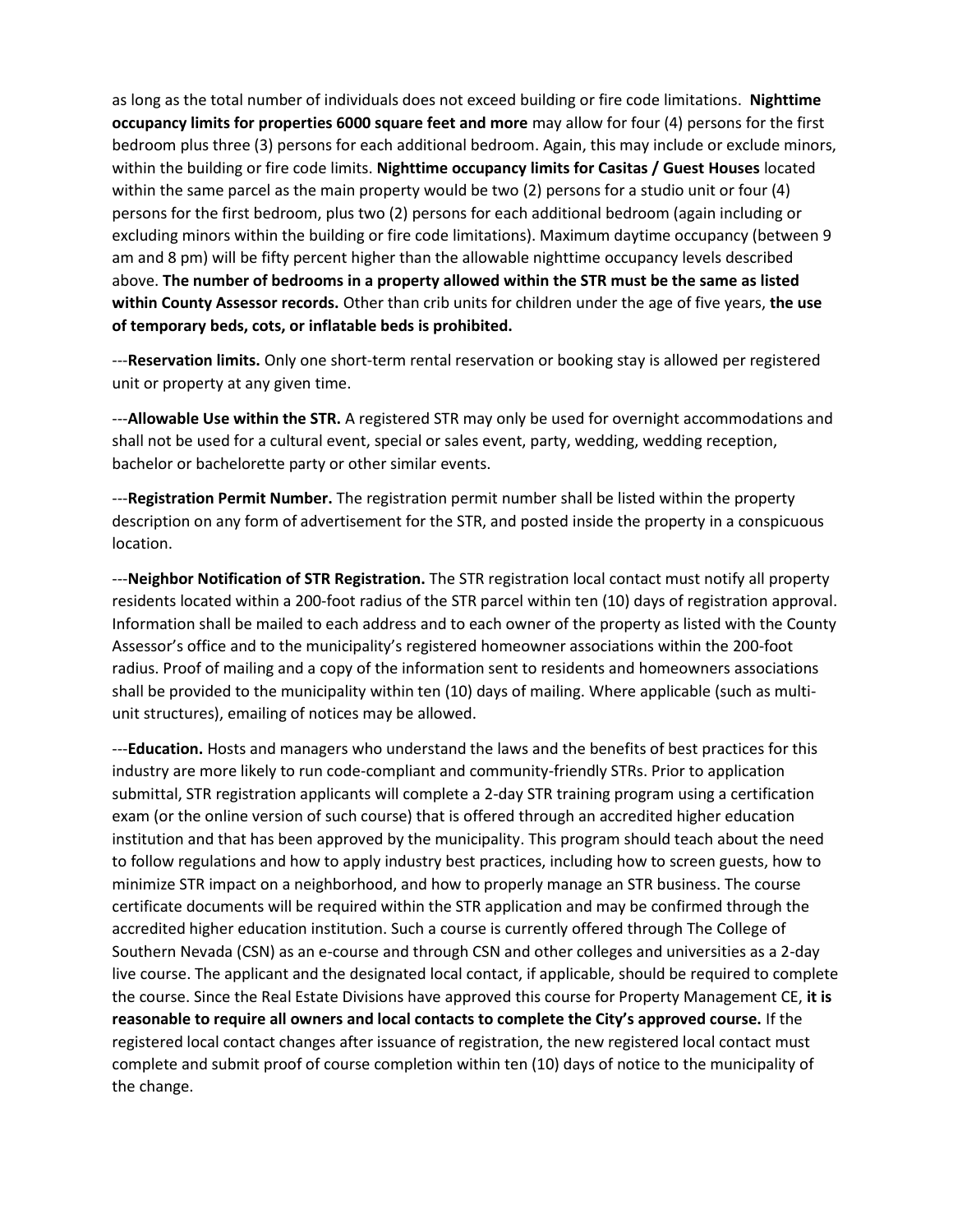---**Safety Requirements.** Minimum safety requirements include proper postings and **the installation and maintenance of a fire safety equipment,** including a functional smoke alarm in each bedroom, a functional carbon monoxide detector on each floor of the registered property, and one functional fire extinguisher available per floor (for example, two fire extinguishers in a two-story home, one available on each floor level and a functional extinguisher will have a current service tag by the State Fire Marshall). There will be **a posting placed inside the home near the primary entry of the home** (or a cityapproved conspicuous location within the home) that will contain an **evacuation map** with the location of fire extinguishers; the **maximum number of occupants** permitted per the registration for nighttime and daytime hours; the **emergency contact numbers** for the owner or local contact; emergency numbers for local fire and law enforcement agencies; **house rules**; **quiet time hours**; the STR **registration permit number**, issue date and expiration date of the STR registration. **The street number on the exterior of the home must be illuminated and visible from the street.** 

---**24/7 Security Response.** Considering the unique tourism environment or market mix within some areas, registrants may be required to retain access to the services of a licensed private investigations firm available twenty-four hours a day, seven days a week (24/7) to respond to disturbances on behalf of the owner, as needed. This allows for registrants to have a back-up system/agent for responding to concerns who will work well with the owner, along with coordination, when applicable, with code enforcement and law enforcement efforts. The STR owner, local contact, or guest is not expected to act as a peace officer and shall not place himself, herself, or others in harm's way in order to address a complaint, violence, or disturbance.

---**Complaint Response. The designated local contact person is responsible for responding to complaints, noise alerts, and disturbances twenty-four (24) hours a day.** In the case of a disturbance, complaint, or noise alert at an STR, the designated contact is required to address the issue within sixty (60) minutes or less. Whenever a disturbance or complaint occurs, the registrant/owner will submit a detailed report within ten (10) days of the incident describing the concern and the response to the designated City official (i.e. business licensing or code enforcement).

--- **Noise Prevention Plan.** Each registrant completes a Noise Prevention Plan which is submitted as part of the application process. This plan includes the installation and use of at least one (1) decibel monitoring device that alerts the homeowner of potential noise-related concerns and that is functional during the entire guest stay. The plan also includes procedures to prevent noise from disturbing the neighborhood, such as host/guest communication and postings, owner/local contact response, and record retention/reporting. The owner may be required to install multiple devices for indoor or outdoor locations, depending upon the STR size, type, or other variables. Lack of appropriate response to noise concerns may result in code violation fines and may be used within STR registration revocation proceedings.

---**Exterior Signs**. Exterior signs identifying the property as a short-term rental are prohibited.

---**House Rules.** Registration applicants must submit House Rules that owners require guests to agree to abide by during their reserved stay at the STR. These rules should include references/links to applicable local laws (such as the STR regulations, Nuisance/Noise/Quiet Hours Ordinances, Public Disturbance/Indecency Ordinances, Odor Ordinances, Traffic Ordinances, Fire Code, and any other ordinances or information that the City may require for guest notification). Compliance with the referenced STR regulations should be specifically noted as a line item within house rules.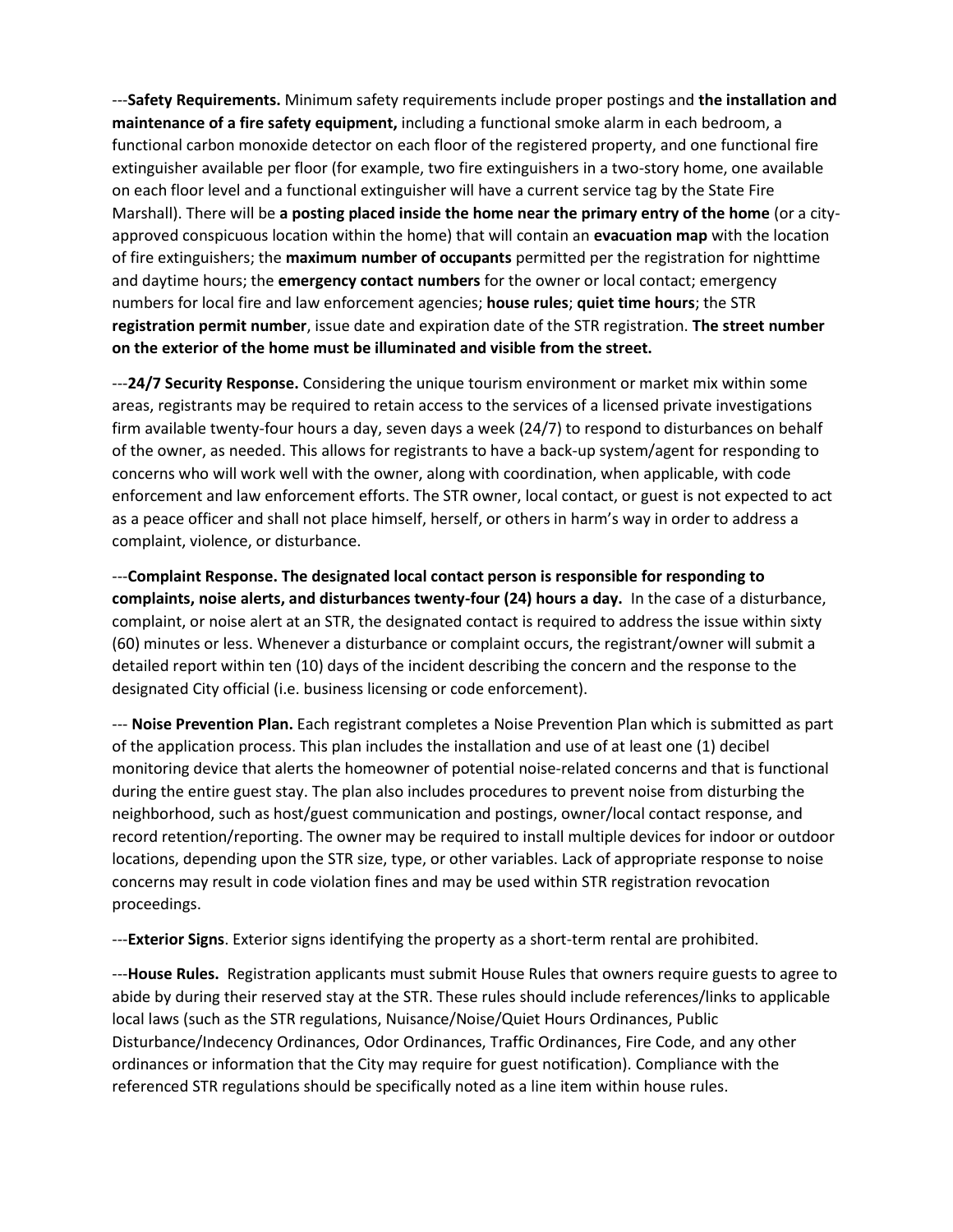---**STR Good Neighbor Policy.** The STR owner will ensure that the Good Neighbor Policy developed by the municipality is available to all guests. This pamphlet describes the expectations for good guest behavior within the municipality.

---**Insurance.** The applicant must supply a certificate of insurance with \$500,000 minimum liability coverage, specifying the property will be used for short-term rental. This insurance coverage shall be maintained during the registration period. The applicant must further agree to indemnify and defend the City against any third-party claims.

---**Parking and Traffic.** An STR shall not generate more traffic or different types of vehicle traffic than a home occupied by a permanent resident.

---**Trash Removal.** The registrant shall include a trash management plan in the STR registration application and communicate trash policies to guests. The plan will identify the procedures to ensure that guest trash is collected, stored, and disposed of in a proper manner. Trash will be removed from the property or trash will be contained within closed receptacles that will be stored off of the street and public walkways between trash services collection days.

---**Notarized Confirmation of Code Compliance.** The STR registration process includes a requirement to **complete a checklist confirming that the above-listed requirements have been completed and certifying that the property is fully compliant with all applicable laws** (which may be listed among the checklist boxes the applicant must check) and that the applicant has no delinquent room tax liabilities or liens regarding the property. The completed checklist must be notarized and submitted as part of the STR registration application. If any boxes on the checklist are not completed or the form is not properly signed and notarized, the registration application is denied. Any code compliance violations relating to incorrect information within the owner's registration application or non-compliance with applicable laws may result in fines, STR registration revocation, and other penalties.

---**Transient Room Taxes.** STRs are considered "transient lodging." Registrants must collect applicable transient rooms taxes from guests and remit the taxes according to the applicable tax code and schedule. STR registrants cannot be required by a reservation hosting platform or a contractor to remit the taxes on the registrant's behalf. The registrant is responsible for tax collection and remittance.

---**Code Enforcement.** Fair and consistent enforcement of STR regulations is critical to achieving code compliance. Successful STR code includes the definition of regulations; definitions of code violations; consequences for code violation; review or dispute terms and procedures; fines; the ability to impose and collect fines in an expeditious manner; determination of registration denial or revocation; inspections; consequences for registration revocation to the property and the owner; and other details. Research into applicable related laws and regulations is an important consideration to avoid loopholes and challenges within code enforcement.

## **The Goal**

Statistics and trends show that short-term rental of lodging within a home-like setting is the fastestgrowing lodging segment and will continue to increase in demand. In areas where there are no regulations and in areas where the regulations are extremely prohibitive, unlawful STR listings grow at a more rapid rate than in areas where there are reasonable regulations in place. There are new waves of STR growth being developed that communities may want to prevent. Passage of reasonable regulations, educating hosts/managers about laws and best practices as well as educating the community about the